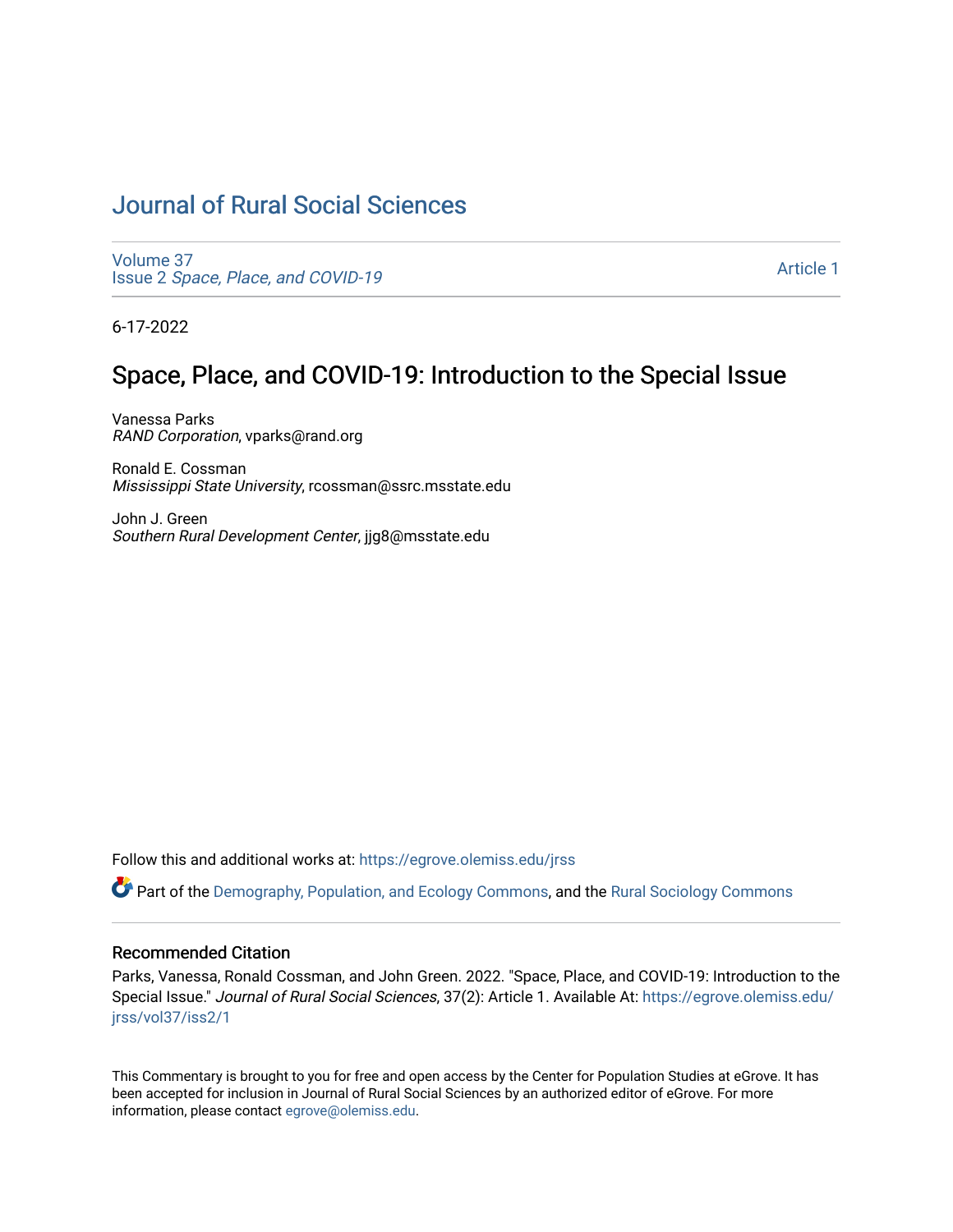### Space, Place, and COVID-19: Introduction to the Special Issue

#### Cover Page Footnote

Please address all correspondence to Dr. Vanessa Parks (vparks@rand.org).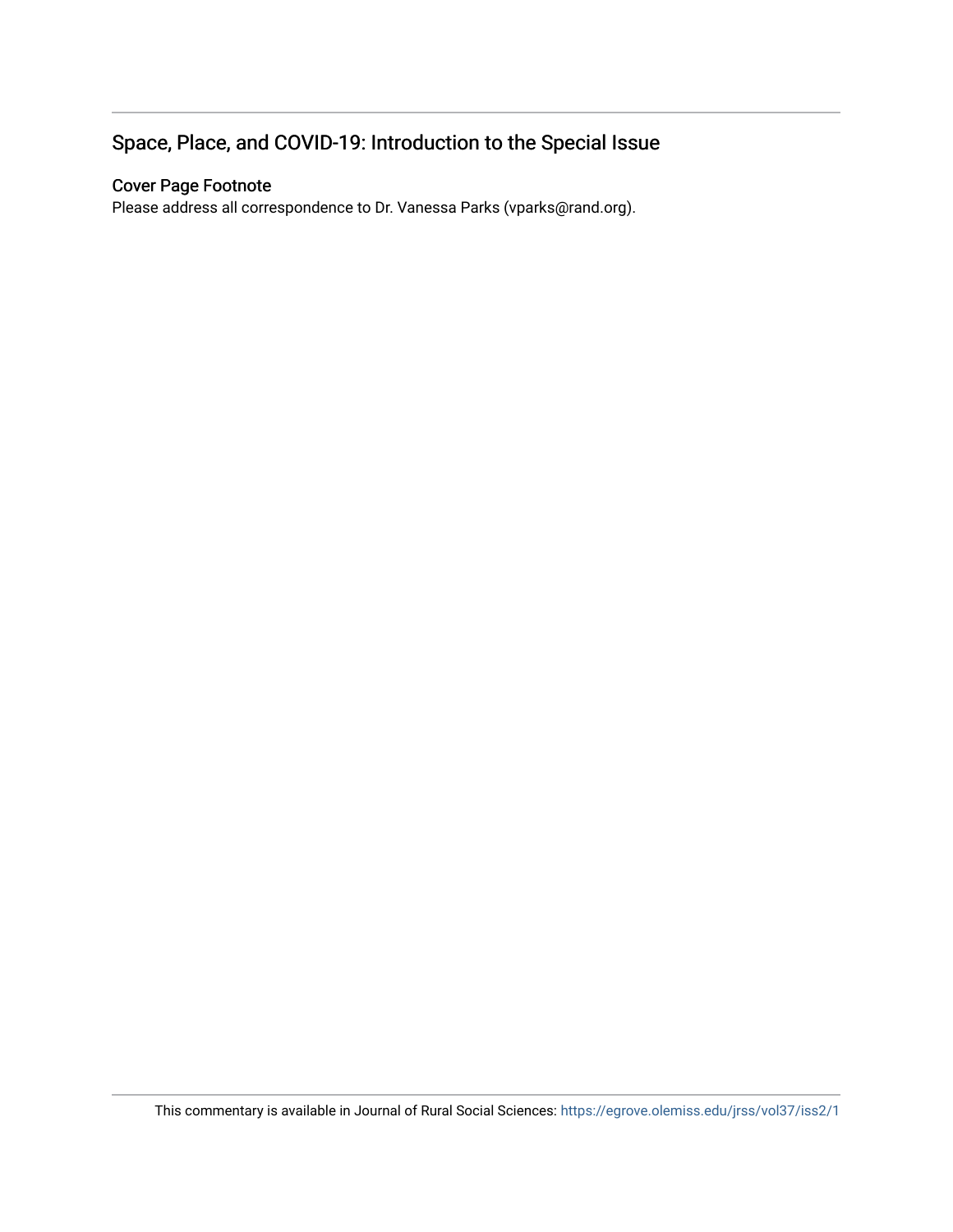# Space, Place, and COVID-19: Introduction to the Special Issue

Vanessa Parks<sup>1</sup> RAND Corporation

Ronald E. Cossman<sup>2</sup> Social Science Research Center Mississippi State University

John J. Green<sup>3</sup> Southern Rural Development Center and Mississippi State University

The COVID-19 pandemic alerted the U.S. populace to spatial patterns of health outcomes. Trusted sources of information such as the Johns Hopkins University and *The New York Times* mapped COVID-19 indicators at the county-level, bringing widespread attention to the timing and clustering of case rates, mortality, and vaccine uptake. The severity of the pandemic has motivated the research community to share data and conduct analyses to illuminate and project trends that would be useful for healthcare providers and policy makers in their communities. This special issue of the *Journal of Rural Social Sciences* explores the roles space and place have on COVID-19 outcomes and experiences. The contributing authors consider the importance of context, individual-level factors within those environments, and what mitigation efforts might be most useful in improving health outcomes.

Initially, urban centers were hot spots for COVID-19, but over time, the pattern reversed so that rural areas had higher per capita death rates. Albrecht used *The New York Times* COVID-19 database to examine COVID-19 cases and deaths in counties across the country. He found that per capita death rates increased where the proportion of Trump voters was greater, where minority populations are more extensive, where education attainment levels were lower, where more people are employed in high risk-industries, and where more people have risk factors.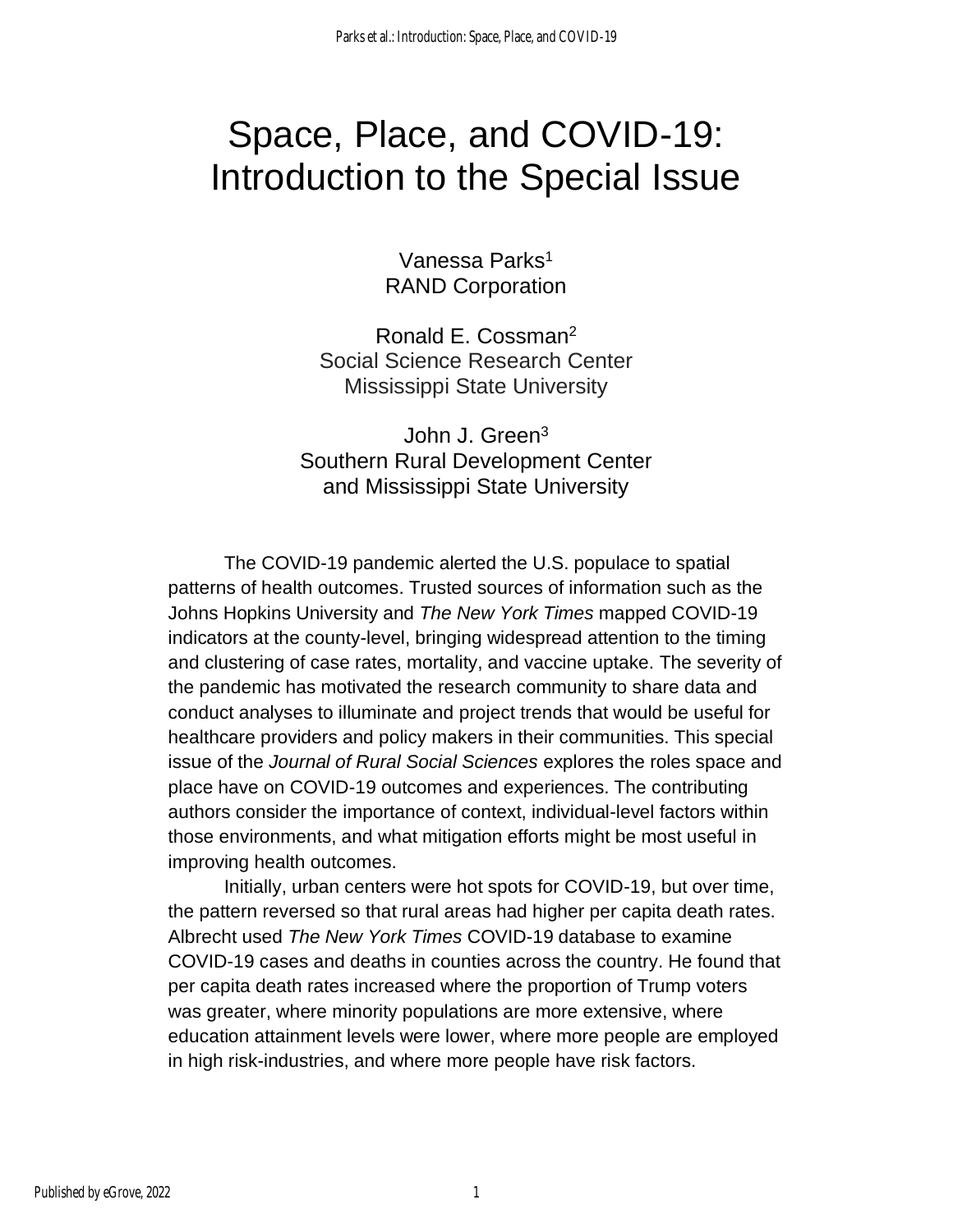Sun et al. examined COVID-19 mortality rates from USA Facts across the rural-urban continuum, as well as within rural counties across types of labor markets and by metropolitan adjacency. They found that high mortality rates in rural counties are explained by lower education attainment and lower median household income. Within rural counties, they found that mortality rates were highest among farming-dependent counties and lowest among recreation-dependent counties. These findings challenge the assumption that all rural communities share common characteristics; while many do, there are important educational and economic variations that may impact public health.

Ulrich-Schad et al. used a web survey of Utahans' attitudes, behaviors, and perceptions of the COVID-19 pandemic, conducted in June 2020. They found that rural Utahans were less likely than their urban counterparts to adopt preventative behaviors. Notably, similar to Sun et al., they found that less education and lower socioeconomic status respondents were less likely to adopt preventative behaviors. They discuss implications for risk communication and health-related policymaking.

Wynveen et al. conducted observational research on the physical distancing behaviors of groups (n=8,093) on fourteen recreational trails across six states. They found that the presence of COVID-19-related signs was associated with more compliance with physical distancing recommendations. Additionally, urban trail users were less compliant with the six-foot recommendations, as were larger groups, and this effect held when controlling for trail width. They discuss the importance of their findings, given that outdoor recreation became increasingly important during the initial stages of the pandemic and that compliance to COVID-19 protocols varies widely.

Using a 2020 survey of Extension professionals in twenty-four states, Israel et al. assessed symptoms of anxiety using the Generalized Anxiety Disorder 2-item screener. They found that almost a quarter of Extension professionals exceeded the threshold used to indicate potential anxiety disorders. Respondents who are single, who have children under five years old, and those who experienced impacts to their employment were significantly more likely to report symptoms of anxiety. The authors argue that Extension professionals are important science communicators in their communities and that the Extension workforce should be expanded to meet the challenges associated with the pandemic and to reduce the burden on the strained workforce.